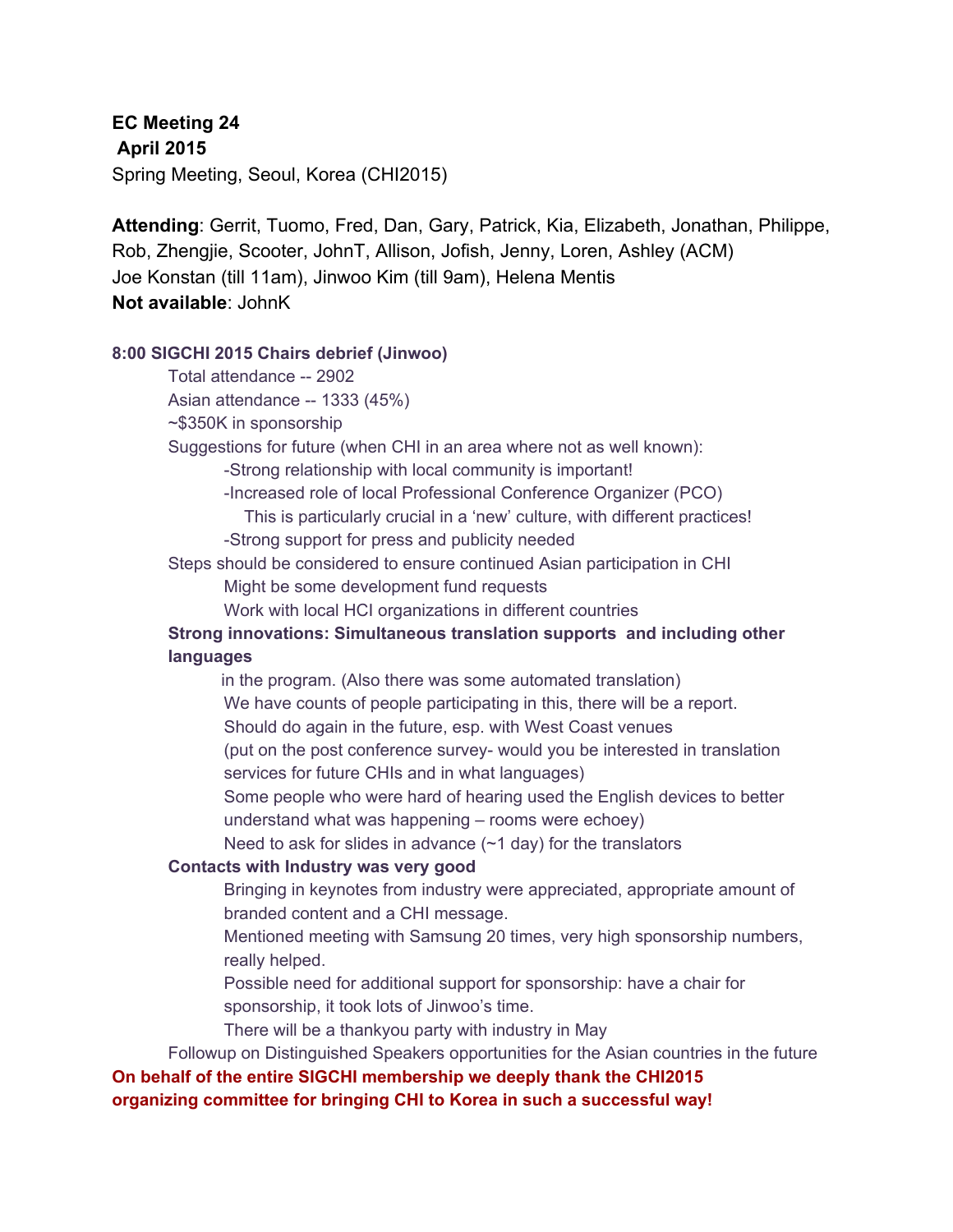Discussion of publicity & press relations

ACM role, SIGCHI role Should the CMC take on some continuing responsibility for this? Specialized conferences as well as CHI? Availability of intelligence can be important -- local, regional press contacts Important that international contacts be considered too Some members of our community are really good at this. Let's learn from them / include them in the planning process. Request to CMC to look into how to support better press relations, messaging/branding & public relations

### **9:00 In coop. conference proceedings in the DL (with Joe)**

If they currently publish their own proceedings:

(They put them on their website, or use springer, or elsevier) Then the intent is, they are not going to deposit article by article into the DL If they publish with an outside publisher, ACM already gets the metadata If they want to publish with ACM then they have to go through ICPS and there is a fee to pay the \$500 +10/per paper (\*\*there is a question of who might support this\*\*)

**TO DO Joe Konstan** to work with Philippe to sort out how to make this more efficient and not to make an impact on long-standing in coop. conferences. Get Philippe paired with ICPS, say: SIGCHI has a long history and allow Philippe to auto approve SIGCHI conferences.

For Future Agenda: need an EC discussion about the "in cooperation" status of our various conferences

Also in the Future: Proceedings of ACM as a journal publication -- where do we stand?

**REQUEST TO ACM PUBS BOARD (Joe)**: Sending an email to all SIGs about some changes coming soon

**MOTION:** Any conferences that are approved that are in-coop conf. less than 3 years, SIGCHI will pay for the fee for one time only, at a maximum of 15k\$. Scooter made motion/ Rob seconded (If Philippe needs more funds to cover more fees, he will come back to the EC) **APPROVED**

**10:30 17:00:**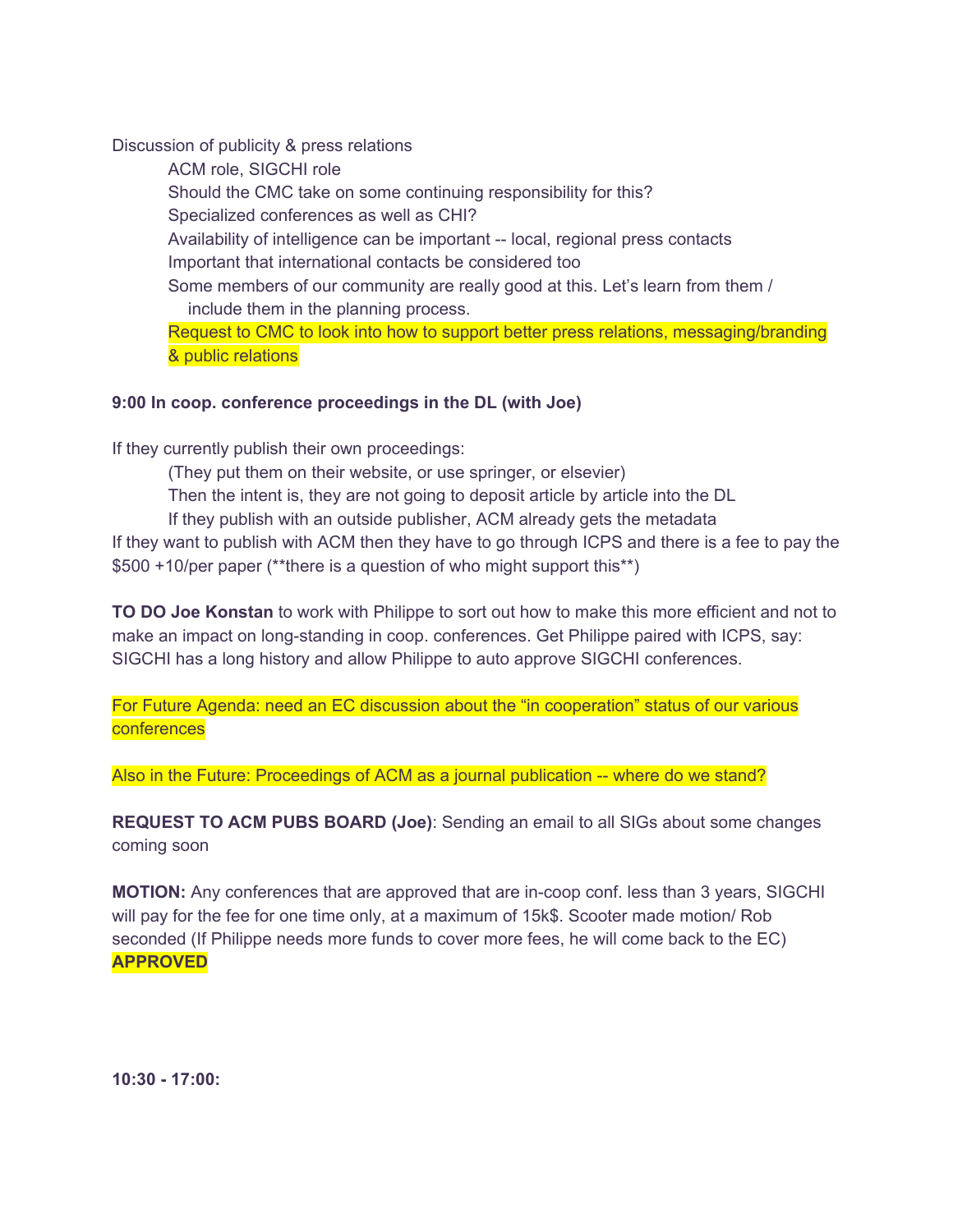### **Future CHIs (Scooter)**

*CHI 2016* – San Jose

(Do Asian CHI Symposia in San Jose and beyond???)

*CHI 2017* – Denver (potential chair candidates)

*CHI 2018* – North America

*CHI 2019* – Europe

*CHI 2020/2021/2022* – Where should these be?

A set of possible directions:

2020 -- West Coast?? or Hawaii??

2021 -- Asia (or 2022?)

2022 -- East Coast?? / Iceland??

2023 -- Latin America?? or Europe??

When are we coming back to Asia (and where)? Are there middle grounds where we can be closer to Asia? There are other continents: South America, Africa, but our communities there are very small. Also want to build community strategically over time.

Potentially large local HCI community

How do we want to rotate things, how often do we want to go back to Asia.

We also want a "destination" city that can effectively accommodate our size/needs

Our overarching goal, to grow the community, to build the community.

Important point: We don't have to "lead with CHI"... we can do various development activities in a region, and we can locate many of our other, smaller conferences in a region before locating CHI there.

## **TO DO Scooter:** Need job descriptions / qualifications / qualities

Particularly for chairs, technical programs chairs, paper chairs, time? support at work? organizational abilities? visioning abilities?

Student Volunteers Chairs are getting lost (especially if they don't go into academia) Adding a role to Lindsay's archive team, collecting volunteers and what they have done. Chairs don't have to take that and use it, but we will have a catalog.

**TO DO:** (Scooter to help) Need a mechanism to allow people to self-nominate as a volunteer but we need someone to coordinate that. Possibly create an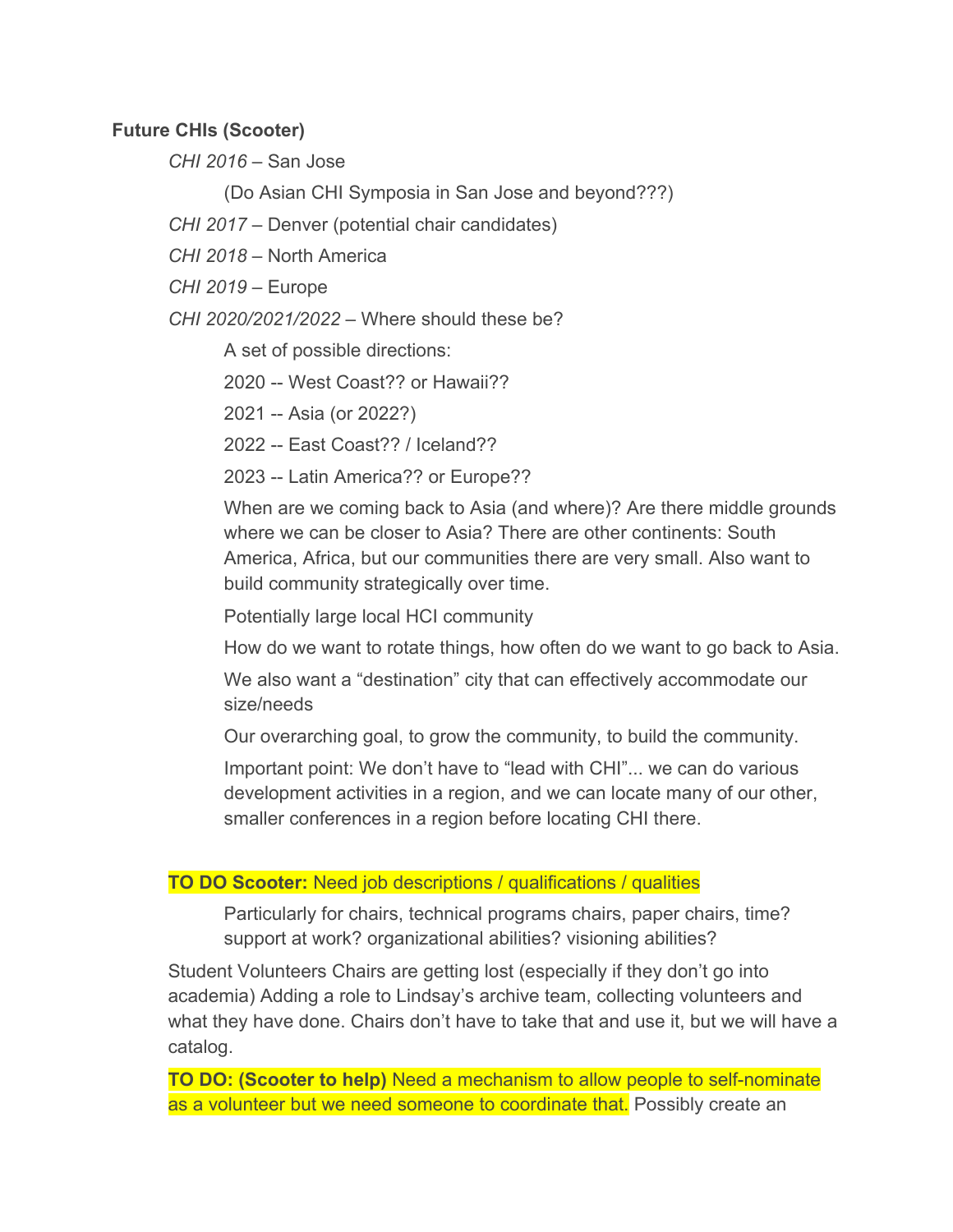Adjunct Chair for Leadership Development. People we can groom and help make their way up through the system. Also, separately?, a larger army of volunteers.

TO DO: Need clarifications on "requirements" for RFPs and criteria for assessment - possibly address this with strategic planning/visioning

# **Accessibility at CSCW and elsewhere (Jonathan)**

Issues at CSCW

Reception venue not accessible

Food allergies, difficult information about food

Identified: We may need accessibility representatives on the CMC to help be consultants for small conferences/ maybe CHI

**TO DO accessibility representative? : One page checklist** easy to understand document for conference chairs.

# **Public Policy (Jonathan)**

Report is online- go to section on next steps to see where we should make progress

http://www.sigchi.org/about/sigchi-public-policy-report/view

But this is going to stop being a word doc soon thanks - PGK

# **Developing Worlds Update (Zhengjie)**

Guidelines for Supporting HCI in the Developing Worlds and have gotten useful feedback for revision

Gary Marsden student fund

**TO DO Zhengjie : Committee will be put together (email vote)**

Approved support for AfriCHI2016, updates: added a northern African member to connect with other communities. Still looking for keynotes

Latin America, development fund proposal for CLIHC2015

**TO DO: Zhengjie to get more information and to clarify the use of funds, the selection of keynotes, and interaction with other conferences.**

**Draft on additional information request:** Year 2015 there will be a set of conferences organized in Latin America with a major theme on HCI. For instance there will be IHC in November 2015 in Salvador (Brazil) and el 10 Congreso Colombiano de Computación (10CCC)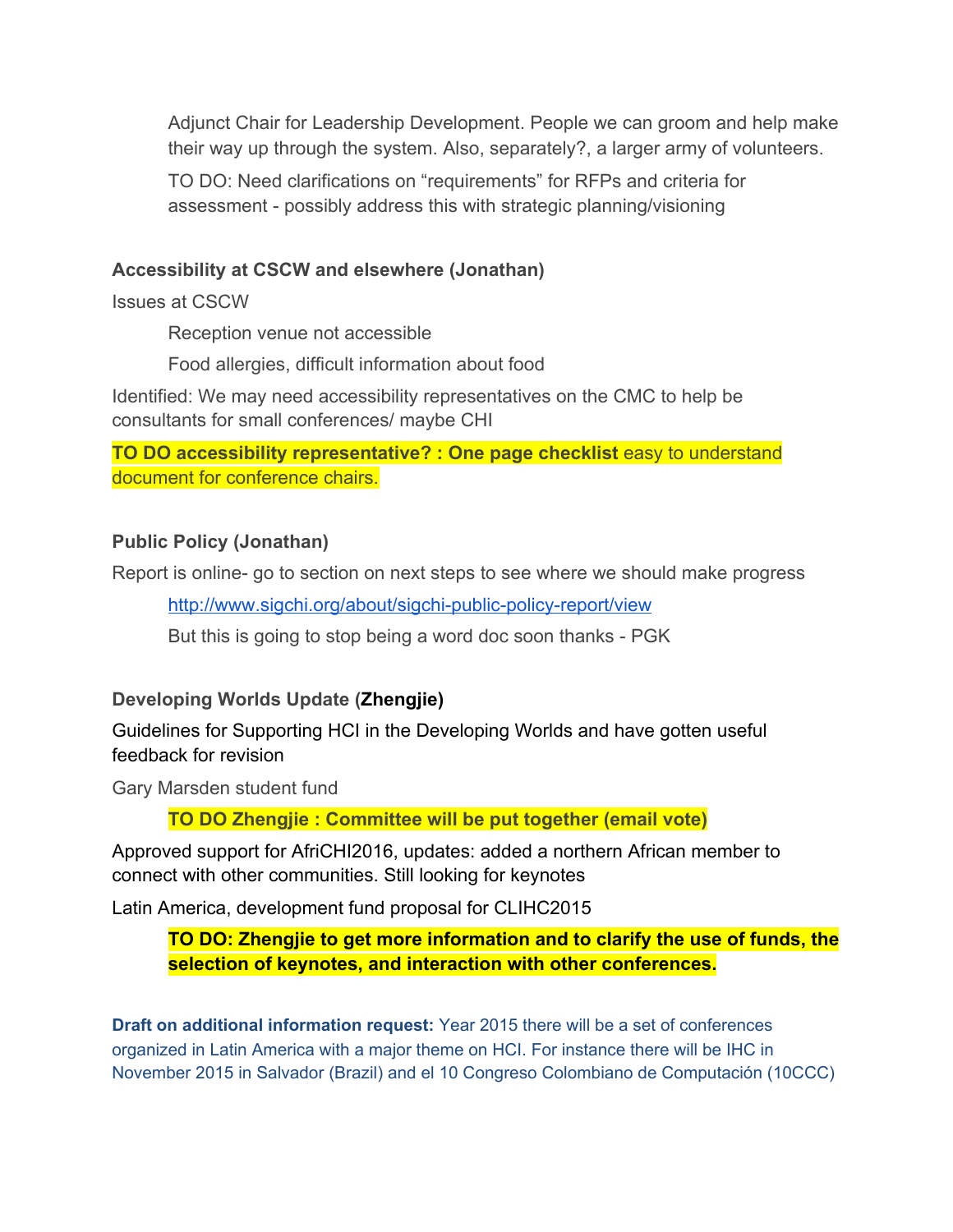in Bogotá, Colombia 2125 Septiembre 2015 with a specific track on HCI. We don't know yet if MexIHC will take place this year.

We would need to understand how CLIHC stands in between these different conferences and if the various societies in HCI in Latin America are happy with the proposal and the current plans for CLIHC. For instance it would be great to see an official statement from these society that they support the CLIHC initiative and don't see them as competitive events to their own HCI conferences.

Brazil proposal accepted online

Columbia community: need the actual proposal

Salvador, Brazil proposal: passed

Asean CHI- need more details for possible proposal(s)

# **Retiree (emeritus) fees (Gerrit)**

MOTION: PROPOSAL for RETIREE New Rates Identify age: 65 Membership: 10 yrs+ continuous membership in SIG (self-reported) Retired from Full-time employee Apply the student rate to retirees Gary moves, Jofish seconds **PASSES**

# **DevFund: UbiComp 2015 Broadening Participation Workshop & Proposal (Jofish) Motion to fund proposal:**

UbiComp is in Osaka, trying to have a workshop, can't use NSF money.

15k to pay for travel costs.

*TO DO: more info Want to see a breakdown of travel costs per person (flight/hotel)*

Gary moves for provisional approval, Gerrit seconds

**PASSES**

## **Dates of the next meeting**

July 1828 (Doodle poll needed)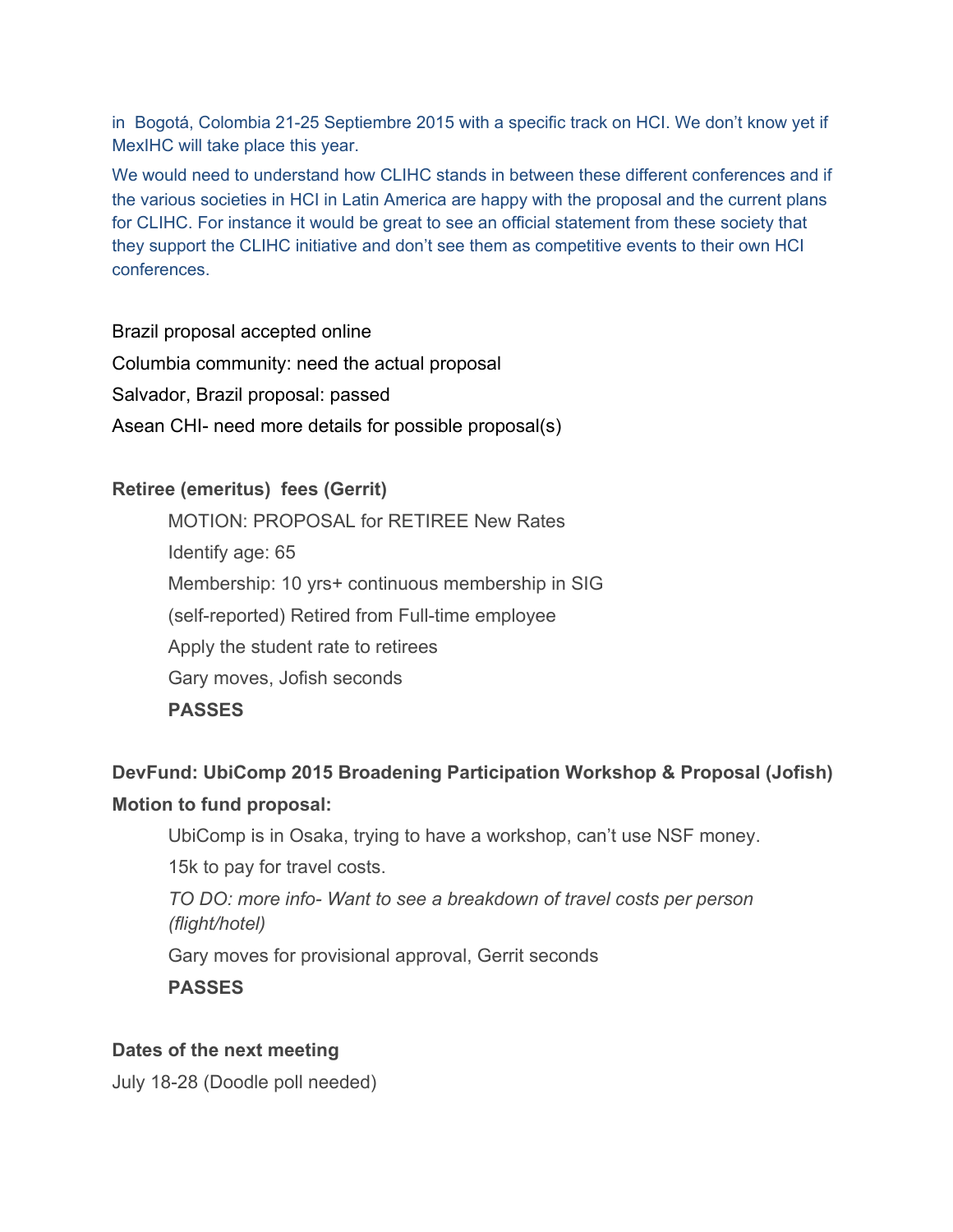### **TO DO: Loren to coordinate poll (and he might paste the link RIGHT here)**

SIGCHI Elections Slate 2015:

*President*: Loren Terveen **Executive Vice-President: Helena Mentis** *VicePresident for Membership & Communications* Regina Bernhaupt / Patrick Kelley *VicePresident for Finance* Dan Olsen / Vanessa Evers *Vice-President at Large* Susan Dray / Vicki Hanson / Zhengjie Liu / Eunice Sari

#### Schedule:

**April 30, 2015** 3rd Group: Election sites goes live (provided there are no petition candidates) SIG Members are sent an email notification with voting instructions

#### **June 1, 2015**

All ballots due/ online election voting site closed

#### **July 1, 2015**

Elections completed, all candidates notified of results by or before this date.

#### **Relations with other orgs (like UXPA, HFES) and the field of HCI/UX. (JohnT)**

We do not have a solution to this. The next EC can deal with this… (?)

**Attendees with children kept outside venue and weren't told in advance. (Jofish)** Open bar and interactivity restrictions (note for each facility what is possible) We definitely need to let people know in advance. CHI Value: We would like to be family-friendly at our conferences

#### **Education proposal each person take a look at latest draft**

**PLONE, Hippo, Expression Engine (Interactions) what do we do for our website?** Our next gen system for the website- open questions- who will be building it? where is it hosted? how compatible do we need to be with ACM? are we in the business of putting up a website or creating a community resource?

#### **CRAW DevFund Proposal (Jofish)**

\$15k to encourage the success the women and minorities Proposal has been sent to us. PASSED